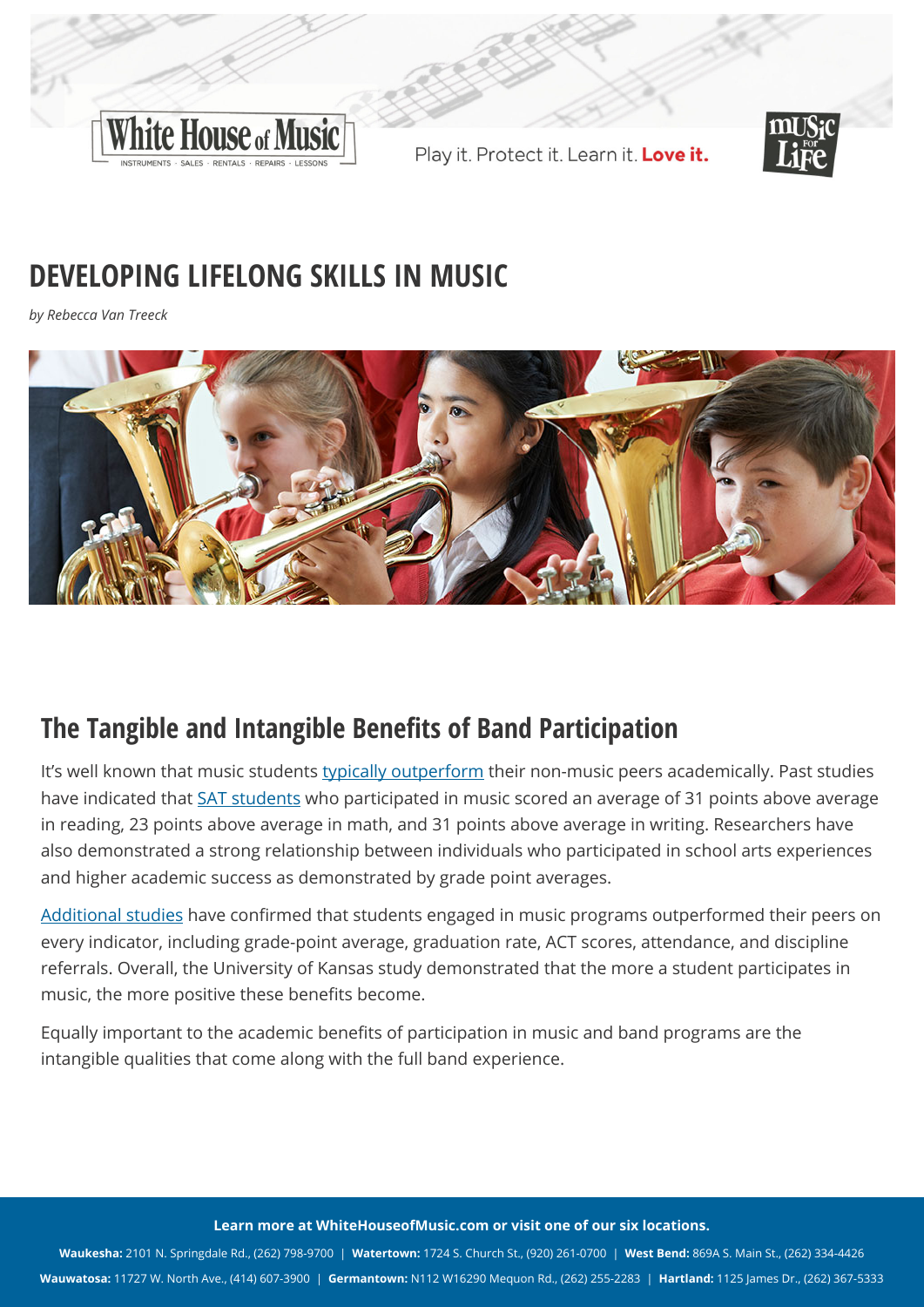

Play it. Protect it. Learn it. Love it.



## **A Sense of Belonging**

It can be tough fitting in as a kid! Band provides students with a place to belong, both inside and outside of a school environment. It provides a home where kids can feel confident and safe, providing an opportunity to build friendships and skills to carry through life, regardless of where it takes you!

## **Creativity and Expression**

Band enhances creative thinking and provides an enriching creative outlet. It gives students an opportunity to create beauty, elicit emotion, and create a work of art. Participation in band offers a unique opportunity to foster creative thought and growth. Artistic expression is something our society is sorely lacking in the midst of the digital age, so it's always nice to see students channeling their creative energy through something other than their phone or computer!

#### **Collaboration, Teamwork, and Accountability**

Band is collaborative in nature! It provides students with a means to learn patience, persistence, and responsibility. Every member of a band plays off of one another. Both what you do, and don't do will have a profound influence on others in the band. If you miss a note or two, the impact on the surrounding musicians is discernible. When all of the pieces fall into place, band offers a remarkable opportunity for students to collaborate with one another, creating a beautiful musical harmony.

#### **Perseverance**

In a world of instant gratification, participation in band is a rare outlet that teaches students how to handle failure and keep on going. Mastery of an instrument requires years of hard work, and can typically be considered a student's first apprenticeship opportunity.

#### **Mental and Physical Acuity**

Abilities learned in band extend well beyond the academic environment. Physical attributes include improved audio and visual perception, enhanced fine motor coordination, and a well-defined muscle memory.

Mental dexterity is also improved through band. Increased cognitive reasoning, collaborative skills, emotional balance, and creative thinking are fostered through the band program. It provides a foundational discipline that can be applied to learning of all other subjects. Simply put, band can provide

**Learn more at [WhiteHouseofMusic.com](https://whitehouseofmusic.com) or visit one of our six locations.**

**Waukesha:** 2101 N. Springdale Rd., (262) 798-9700 | **Watertown:** 1724 S. Church St., (920) 261-0700 | **West Bend:** 869A S. Main St., (262) 334-4426 **Wauwatosa:** 11727 W. North Ave., (414) 607-3900 | **Germantown:** N112 W16290 Mequon Rd., (262) 255-2283 | **Hartland:** 1125 James Dr., (262) 367-5333